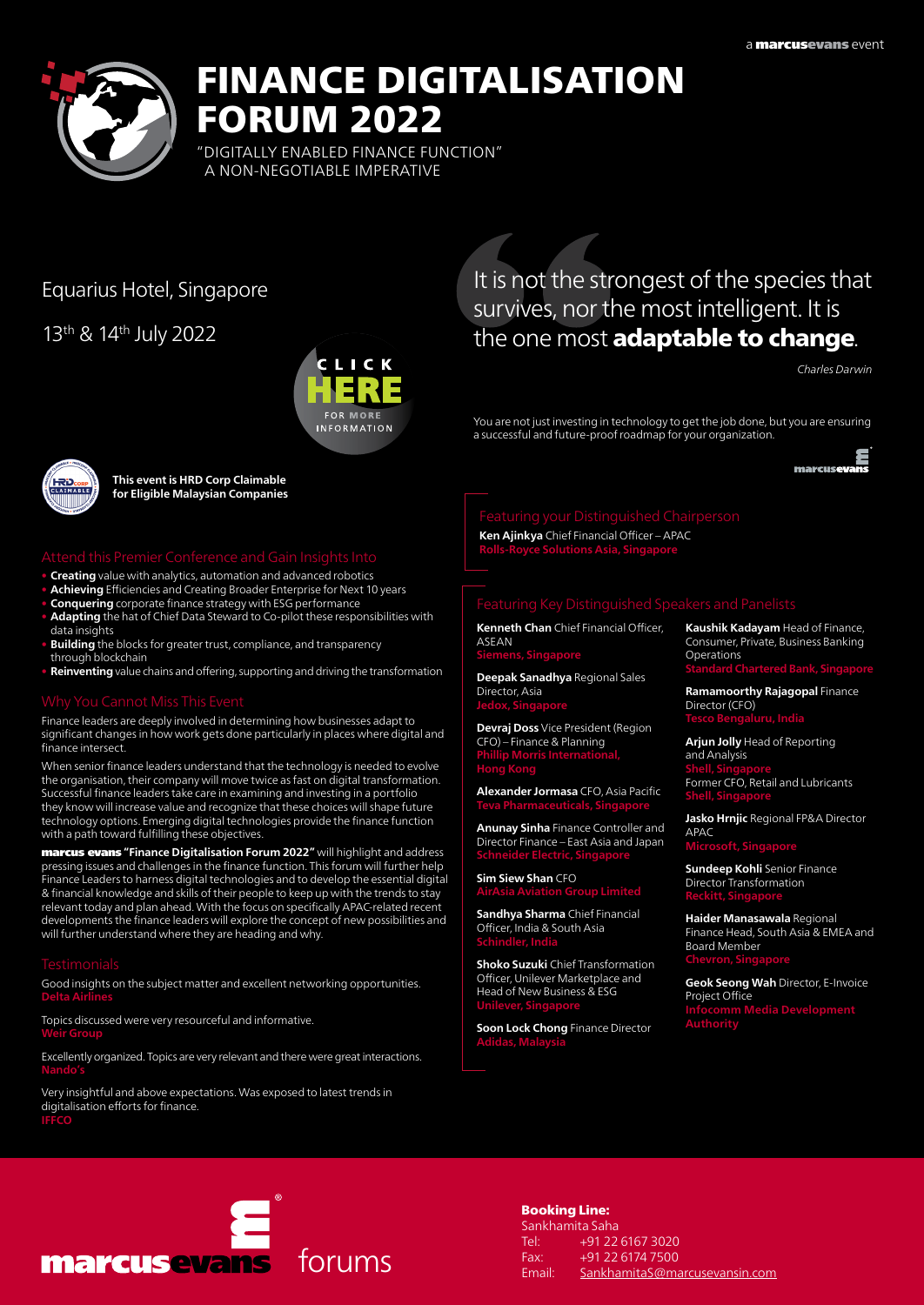# Day One, **Wednesday 13<sup>th</sup> July 2022**

### 0830 Registration

0900 Welcome Remarks by marcus evans

### 0905 Chairperson Opening Remarks

**Ken Ajinkya** Chief Financial Officer – APAC **Rolls-Royce Solutions Asia, Singapore**

### 0915 Keynote – CFO 4.0

### Reimagining Finance Function to Support Digital

- Digital readiness to ensure business continuity in challenging business and market situations
- Reinventing value chains and offering, supporting and driving the transformation • Providing financial insights for the business using real-time data and self-service

**Kenneth Chan** Chief Financial Officer **Siemens, Singapore**

### 0945 Case Study by Jedox

visualisation tools

- Business Partnering & Finance Transformation Making it a reality What Business Partnering is and what does it mean to the Finance Function?
- What changes do you need to make for becoming a business partner?
- What are the enabling factors for becoming a business partner?
- How technology can support your business partnering efforts.

**Deepak Sanadhya** Regional Sales Director, Asia **Jedox, Singapore**

### 1030 Integrate to Transform

### Harness the Power of Integrated Planning or Extended Planning and Analysis (Xp&A)

- Elevating the critical value of collaboration and cuts through data silos, driving more access to information and faster insights
- • Unifying data from diverse data sources to ensure that plans, budgets, and forecasts are created with a holistic approach.
- Centralising planning solutions to help connect operational planning tactics with financial planning and analysis

**Jasko Hrnjic** Regional FP&A Director APAC

## **Microsoft, Singapore**

### 1100 Morning Coffee Break

### 1115 One-to-One Meetings

*Pre-arranged face to face meetings between Finance Leaders, equivalent decision makers and our key solution providers* 

*\*This session below will be for delegates who do not have meetings running during this time* 

#### P Panel Discussion

### 1215 The Three-Legged Stool: Process, People & Technology

The shift to a digital and a more data-driven culture will drive efficiencies and bring about opportunities for the business. The elements of a successful and efficient digital transformation within financial function isn't just about the technology, it is equally about the people and the planning. If a finance transformation is technology focused and isolated from the people and process factor, it is a recipe for disaster.

- Redefining business strategies to embrace and fit the transformation • Understanding the key foundational elements for a strong and successful
- transformation outside of just the technologies
- Overcoming challenges during disruption with better forecasting strategies
- • Updating operation models to fit the aftershock recovery

#### *Panellists:*

**Haider Manasawala** Regional Finance Head, South Asia & EMEA and Board Member

# **Chevron, Singapore**

**Anunay Sinha** Finance Controller and Director Finance – East Asia and Japan **Schneider Electric, Singapore**

**Shoko Suzuki** Chief Transformation Officer, Unilever Marketplace and Head of New Business & ESG

**Unilever, Singapore**

**Geok Seong Wah** Director, E-Invoice Project Office **Infocomm Media Development Authority**

### 1245 Networking Lunch

## 1345 Operational Efficiency

### Improving the Day-to-Day Work through Process Streamlining and Automation

- Identifying and prioritising tasks that will deliver the greatest value Shaping the organisation through end-to-end strategy, methodology and
- deployment of intelligent automation tools Infusing a greater level of "machine" intelligence into a transaction or process
- Investing and increasing usage of cloud based planning and machine learning

**Haider Manasawala** Regional Finance Head, South Asia & EMEA and Board Member **Chevron, Singapore**

## 1415 Addressing Evolution

### Embedding Flexibility into Budgeting and Forecasting In a More Sustainable Way to Activate Growth Mindset

- Fostering innovation and alignment to changing priorities
- Driving ad hoc tradeoff decisions to normalise crisis mode and benefitting long-term value creation
- Reallocating capital based on changing demands and redefine the employee value proposition in a hybrid environment

**Soon Lock Chong** Finance Director

**Adidas, Malaysia**

1445 Afternoon Coffee Break

### 1500 One-to-One Meetings

*Pre-arranged face to face meetings between Finance Leaders, equivalent decision makers and our key solution providers* 

### *\*The session below will be for delegates who do not have meetings running during this time*

#### P OVERCOMING TO CONQUER

### 1600 Barriers to Digital Transformation to attain Finance Function Competence

Organisations worldwide are achieving some success with digital transformation, but there's still a strong belief that this evolution requires radical, far-reaching changes to achieve success.

- Inconsistent data regimes restricting the ability and appetite to generate value • Lack of enterprise agility, understanding and coordination for activating
- innovation • Ambitions to meet short-term business targets misaligning with
- organisational needs for longer term transformation High regulatory-driven change burden leaving insufficient budget, resources and management attention for digital transformation initiatives

#### *Moderator:*

**Shoko Suzuki** Chief Transformation Officer, Unilever Marketplace and Head of New Business & ESG

# **Unilever, Singapore**

*Panellists:* **Sundeep Kohli** Senior Finance Director Transformation

**Reckitt, Singapore Soon Lock Chong** Finance Director

**Adidas, Malaysia**

**Ken Ajinkya** Chief Financial Officer – APAC **Rolls-Royce Solutions Asia, Singapore**

### 1630 Visionary Leadership

### What's in and What's out for Digital Finance Leaders in 2022 and Beyond

- • Modernising your KPIs for digital age
- Bridging gap between operational and financial planning
- CFOs as Chief Value and Collaboration officers
- Creating value with analytics, automation and advanced robotics
- **Arjun Jolly** Head of Reporting and Analysis

**Shell, Singapore** Former CFO, Retail and Lubricants **Shell, Singapore**

1700 Closing Remarks by Chair and End of Day 1

### Business Development Opportunities

Does your company have services, solutions or technologies that the conference delegates would benefit from knowing about? If so, you can find out more about the exhibiting, networking and branding opportunities available by contacting:

**Sankhamita Saha** on +91 22 6167 3020 or email **SankhamitaS@marcusevansin.com**



Sankhamita Saha Tel: +91 22 6167 3020 Fax: +91 22 6174 7500 Email: SankhamitaS@marcusevansin.com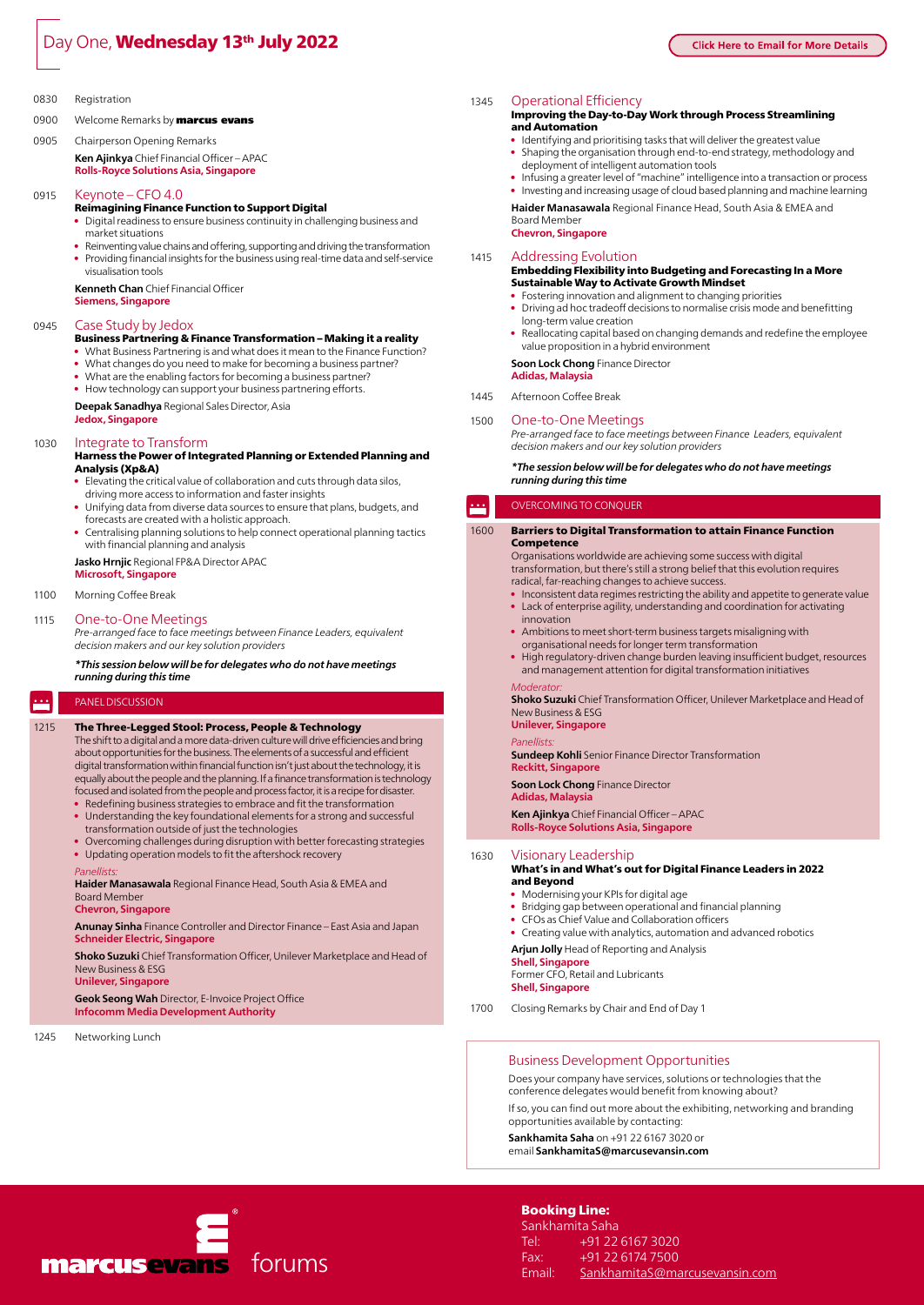# Day Two, Thursday 14<sup>th</sup> July 2022

0900 Chairperson Opening Remarks

- 0915 Keynote Case-Study by AirAsia "Pathway of Progress" Finance Function Digitalisation Journey and Establishing a Future-Ready Enterprise
	- Transforming the role of finance function from transactional processor to strategic partner
	- Achieving the state of operations maturity
	- Using data and automation to create connected finance experiences

**Sim Siew Shan** CFO

**AirAsia Aviation Group Limited**

### 0945 RPA at Scale

### Keeping RPA (Robotic Process Automation) as Core and Expanding the Capabilities of the Finance Function

- • Monitoring transactional processing, preparing conclusions and refining approach to process execution with intelligent RPA
- Revisiting and eliminating the misconceptions related to RPA
- Enabling the robot to successfully execute processes by emulating human interactions through user interface
- • Integrating technologies that raise the level of complexity of processes that can be automated with RPA while enhancing the comprehensive value RPA
- **Sundeep Kohli** Senior Finance Director Transformation **Reckitt, Singapore**

### Panel Discussion

P

# 1015 Blockchain: The Building Blocks for Greater Trust, Compliance, and

**Transparency?**<br>Blockchain technology has given rise to a new platform for business relationships that combines ease of use, low cost and high security. It creates a new basis of trust for business transactions that could contribute to a considerable simplification and acceleration of the economy.

- Focusing on how blockchain will potentially disrupt or shift your operating model
- Using blockchain to safeguard transparency by storing information in such a way that it cannot be altered with necessary encryption and control mechanism
- Understanding the "art of the possible" is creating a lot of excitement, but where to start?
- Promoting greater transparency by distributed ledger can enable data at multiple locations identically and also eliminates fraud

### 1045 Morning Coffee Break

### 1100 One-to-One Meetings

*Pre-arranged face to face meetings between Finance Leaders, equivalent decision makers and our key solution providers* 

*\*The session below will be for delegates who do not have meetings running during this time* 

### 1200 Agile Finance

### Accurate Forecasting to Provide a Solid Basis for Enterprise-Wide Agility

- Adopting a new operating model and technologies that is agile and help in creating finance function of the future
- Developing an operational data strategy for an AI-ready, data-centric business • Focusing on creating value through empowered, capable and multidisciplinary teams.

### **Ramamoorthy Rajagopal** Finance Director (CFO)

**Tesco Bengaluru, India**

1230 Networking Lunch

### Who Should Attend

### Chiefs, Directors, SVPs, VPs, Directors, General Managers, Heads, Managers and Senior Professionals from

- Finance-CFO
- • Financial Planning and Analysis
- • Financial Controller
- • Strategic Planning and Forecasting
- Financial Reporting • Corporate Finance
- Finance Transformation
- **Finance Operations**
- Data and Analytics
- Costing Budgeting
- **Financial Risk**
- Shared Services
- Accounting



1330 The Resilient Decision-Making

### Leveraging Digital Transformation to Support Strategic Finance Business Partnership for Better Decision Making

- • Building a relationship with the business partners and stakeholders and understand their needs.
- Developing reporting tools that really add value to the business and align with the commercial and business leaders' expectations
- Create an interactive smart solution to provide strong support to the team and business decision-makers to make quick, effective and fact-based decisions

**Kaushik Kadayam** Head of Finance, Consumer, Private, Business Banking Operations

**Standard Chartered Bank**

### 1400 Learn to Drive

### Upskilling Employees and Improving the Value Proposition of the Finance Function

- Identifying the skills potential of various team members and nurture that potential to get the best of their team
- • Using micro-learning strategy to help finance team getting up-skilled and focus on tasks at the same time
- Being data literate to drive data-driven financial insights to help hidden growth opportunities and manage heightened risks

**Devraj Doss** Vice President (Region CFO) – Finance & Planning **Phillip Morris International, Hong Kong**

### 1430 Afternoon Coffee Break

### 1445 One-to-One Meetings

*Pre-arranged face to face meetings between Finance Leaders, equivalent decision makers and our key solution providers* 

### 1515 Intelligent Composable Business Style

Developing Relevant Finance Competencies by Accelerating the **Implementation, Operation and Management**<br>• Delivering capabilities and outcomes that keep up

- • Delivering capabilities and outcomes that keep up with the rapid pace of business change
- Encompassing cloud core financial management architecture to easily acquire, assemble, compose, configure and personalise
- Creating systems and capabilities to operate in a data-driven business landscape Gaining advantages of highly modular applications that can be composed and recomposed

**Sandhya Sharma** Chief Financial Officer, India & South Asia **Schindler, India**

### Interactive Think-Tank Session

### 1545 Streamlining and Elevating the Value of Finance Function by Strengthening Enterprise Performance Management

Organizations want information and insights to help them respond quickly and more confidently to the changing competitive environment and uncertainty, and adapt and execute strategic and operational plans

- • Using dynamic planning and forecasting to navigate performance link between present and future
- Rethinking on how to measure, fund and manage digital business performance Providing actionable insights to management at all levels of the business for

# better decision

 $\blacksquare$ 

*Panelists:* **Devraj Doss** Vice President (Region CFO) – Finance & Planning **Phillip Morris International, Hong Kong**

**Ramamoorthy Rajagopal** Finance Director (CFO) **Tesco Bengaluru, India**

# **Alexander Jormasa** CFO, Asia Pacific

**Teva Pharmaceuticals, Singapore**

**Jasko Hrnjic** Regional FP&A Director APAC **Microsoft, Singapore**

- 1615 Digital Era's Hero, "Data" Adapting the Hat of Chief Data Steward to Co-pilot these Responsibilities with Data Insights
	- • Optimising the value of future data
	- Deriving the paramount for organization for insightful commercial analyses to facilitate strategical decisions
	- Establishing an effective data governance framework
- 1645 Closing Remarks by Chair and End of Forum

Booking Line: Sankhamita Saha

Tel: +91 22 6167 3020 Fax: +91 22 6174 7500 Email: SankhamitaS@marcusevansin.com